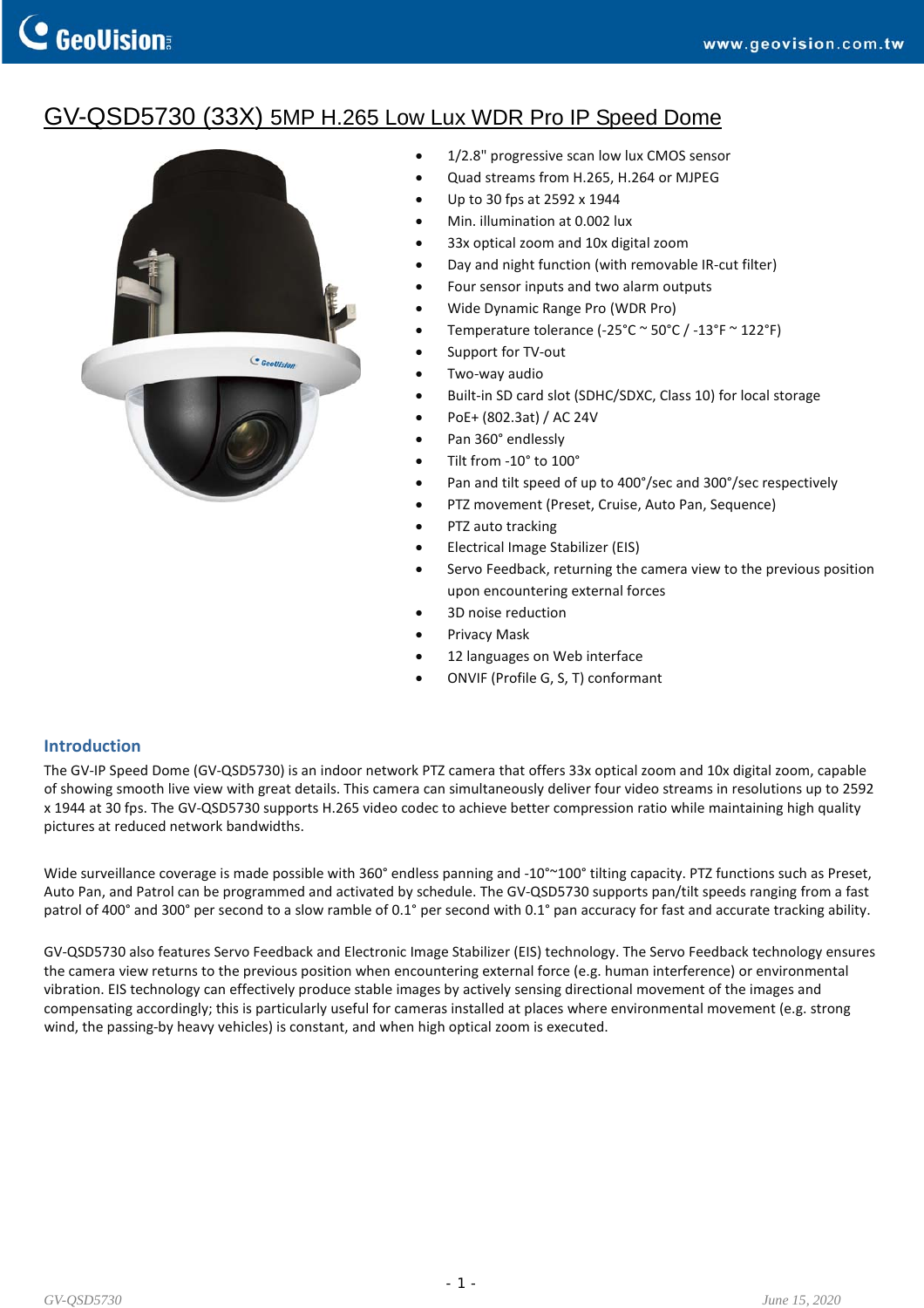### **Dimensions**



### **Specifications**

| Camera                   |                                            |                                                                                                                                                               |
|--------------------------|--------------------------------------------|---------------------------------------------------------------------------------------------------------------------------------------------------------------|
| <b>Image Sensor</b>      |                                            | 1/2.8" progressive scan low lux CMOS                                                                                                                          |
| Optical Zoom             |                                            | 33x                                                                                                                                                           |
| Digital Zoom             |                                            | 10x                                                                                                                                                           |
| <b>Picture Elements</b>  |                                            | 2592 (H) x 1944 (V)                                                                                                                                           |
| Minimum                  | Color                                      | 0.02 Lux                                                                                                                                                      |
| Illumination             | B/W                                        | 0.002 Lux                                                                                                                                                     |
| <b>Shutter Speed</b>     |                                            | Auto / Manual $(1 \approx 1/10000 \text{ sec})$                                                                                                               |
| <b>White Balance</b>     |                                            | Auto / Manual                                                                                                                                                 |
| <b>Iris Control</b>      |                                            | Auto / Manual                                                                                                                                                 |
| <b>WDR Pro</b>           |                                            | Yes                                                                                                                                                           |
| <b>Optical Lens</b>      |                                            |                                                                                                                                                               |
| Megapixel                |                                            | Yes                                                                                                                                                           |
| Day / Night              |                                            | Yes (with removable IR-cut filter)                                                                                                                            |
| <b>Focal Length</b>      |                                            | $4.6 \approx 152$ mm                                                                                                                                          |
| <b>Maximum Aperture</b>  |                                            | F/1.6                                                                                                                                                         |
| Horizontal FOV           |                                            | $55.4^{\circ} \sim 1.9^{\circ}$                                                                                                                               |
|                          | Focus                                      | Auto / Manual                                                                                                                                                 |
| Operation                | Zoom                                       | 33x                                                                                                                                                           |
|                          | Iris                                       | Auto / Manual                                                                                                                                                 |
| <b>Video</b>             |                                            |                                                                                                                                                               |
| Video Compression        |                                            | H.265, H.264, MJPEG                                                                                                                                           |
| <b>Video Streaming</b>   |                                            | Quad streams from H.265, H.264 or MJPEG                                                                                                                       |
|                          | Main Stream                                | 2592 x 1944 (Default), 2560 x 1440, 1920 x 1080, 1280 x 1024, 1280 x 720, 800 x 600                                                                           |
| <b>Video Resolution</b>  | Sub Stream                                 | 1280 x 720, 1024 x 768, 800 x 600, 720 x 480, 640 x 480 (Default), 352 x 240, 320 x<br>240                                                                    |
|                          | <b>Third Stream</b><br>(Closed by Default) | 1280 x 720, 1024 x 768, 800 x 600, 720 x 480, 640 x 480, 352 x 240, 320 x 240                                                                                 |
|                          | <b>Quad Stream</b><br>(Closed by Default)  | 1280 x 720, 1024 x 768, 800 x 600, 720 x 480, 640 x 480, 352 x 240, 320 x 240                                                                                 |
| <b>Frame Rate</b>        |                                            | 30 fps at 2592 x 1944 (60/50 Hz)<br>* The frame rate and performance may vary depending on the number of<br>connections and data bitrates (different scenes). |
| <b>Audio</b>             |                                            |                                                                                                                                                               |
| <b>Audio Compression</b> |                                            | G.711                                                                                                                                                         |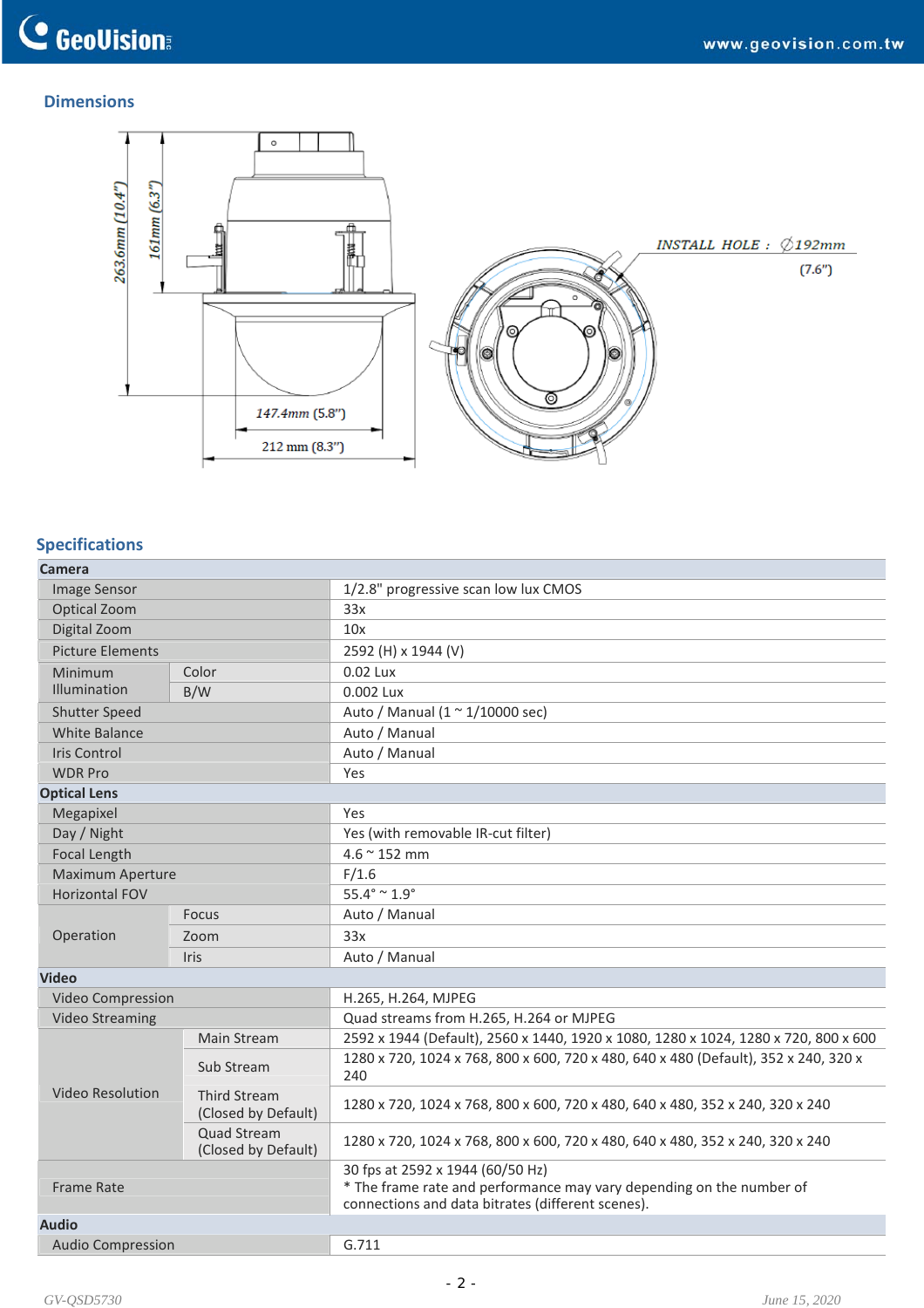| <b>Audio Support</b>           |                                     | Two-way Audio (external microphone and speaker required)                                                                                                                                                                   |
|--------------------------------|-------------------------------------|----------------------------------------------------------------------------------------------------------------------------------------------------------------------------------------------------------------------------|
| <b>Network</b>                 |                                     |                                                                                                                                                                                                                            |
| Interface                      |                                     | 10/100 Ethernet                                                                                                                                                                                                            |
| Protocol                       |                                     | ARP, PPPOE, IPv4/v6, ICMP, IGMP, QoS, TCP, UDP, DHCP, UPnP, SNMP, SMTP, RTP,<br>RTSP, HTTP, HTTPS, FTP, NTP, DDNS, ONVIF (Profile G, S, T)                                                                                 |
| <b>Security Feature</b>        |                                     | - No default password<br>- 802.1x authentication                                                                                                                                                                           |
| <b>Mechanical</b>              |                                     | - HTTPS with SSL certificate stored within the camera                                                                                                                                                                      |
|                                | Power                               | Terminal Block (AC 24V), PoE+ (802.3at)                                                                                                                                                                                    |
| Connectors                     | Ethernet                            | 10/100 Base-T, RJ-45 connector                                                                                                                                                                                             |
|                                |                                     | 1 in (Audio In Terminal Block); 1 out (Audio Out Terminal Block)                                                                                                                                                           |
|                                | Audio                               | *The Audio In port only supports microphones with power supply.                                                                                                                                                            |
|                                | Local Storage                       | SD card slot (SDHC / SDXC, Class 10)                                                                                                                                                                                       |
|                                | TV-Out                              | BNC connector: PAL (720 x 576 at 30 fps), NTSC (720 x 480 at 25 fps)                                                                                                                                                       |
|                                | Digital I/O                         | I/O Terminal Block                                                                                                                                                                                                         |
| <b>Operation</b>               |                                     |                                                                                                                                                                                                                            |
| Pan Travel                     |                                     | 360° endless                                                                                                                                                                                                               |
| <b>Tilt Travel</b>             |                                     | $-10^{\circ}$ ~ $100^{\circ}$                                                                                                                                                                                              |
|                                | Pan                                 | $0.1^{\circ} \sim 90^{\circ}/s$                                                                                                                                                                                            |
| <b>Manual Speed</b>            | Tilt                                | $0.1^{\circ} \approx 55^{\circ}/s$                                                                                                                                                                                         |
| <b>Preset Speed</b>            | Pan                                 | $400^{\circ}/s$                                                                                                                                                                                                            |
|                                | <b>Tilt</b>                         | $300^{\circ}/s$                                                                                                                                                                                                            |
|                                | Max. Number                         | 256                                                                                                                                                                                                                        |
| Presets                        | Accuracy                            | $0.1^\circ$                                                                                                                                                                                                                |
|                                | Max. Number                         | 8                                                                                                                                                                                                                          |
| Sequence                       | Max. Presets Allowed                | 64                                                                                                                                                                                                                         |
| Auto Pan                       |                                     | 4                                                                                                                                                                                                                          |
| <b>Automatic Function</b>      |                                     | Preset, Sequence, Auto Pan, Cruise                                                                                                                                                                                         |
| <b>Mechanical Flip</b>         |                                     | Yes                                                                                                                                                                                                                        |
| Digital Slow Shutter           |                                     | On $/$ Off                                                                                                                                                                                                                 |
| <b>Motion Detection</b>        |                                     | On / Off                                                                                                                                                                                                                   |
| Wide Dynamic Range             |                                     | On / Off                                                                                                                                                                                                                   |
|                                | Day/Night: Mechanical IR Cut Filter | On / Off                                                                                                                                                                                                                   |
|                                |                                     | 4 Inputs, dry contact, NO / NC                                                                                                                                                                                             |
| Alarm                          | Digital I/O                         | 2 Relay Outputs (120mA 400V DC / 120mA 250V AC)                                                                                                                                                                            |
| <b>General</b>                 |                                     |                                                                                                                                                                                                                            |
| <b>Operating Temperature</b>   |                                     | $-25^{\circ}$ C ~ 50°C (-13°F ~ 122°F)                                                                                                                                                                                     |
| Humidity                       |                                     | 10% ~ 90% (non-condensing)                                                                                                                                                                                                 |
| <b>Dimensions</b>              |                                     | $\varnothing$ 212 x 263.6 mm (8.3" x 10.4")                                                                                                                                                                                |
| Weight                         |                                     | 2.6 kg (5.73 lb)                                                                                                                                                                                                           |
| <b>Power Source</b>            |                                     | 24V AC / PoE+ (802.3at)                                                                                                                                                                                                    |
| <b>Power Consumption</b>       |                                     | 25.4 W                                                                                                                                                                                                                     |
| Regulatory                     |                                     | CE, FCC, RoHS compliant                                                                                                                                                                                                    |
| <b>Power over Ethernet</b>     |                                     |                                                                                                                                                                                                                            |
| <b>PoE Standard</b>            |                                     | PoE+ IEEE802.3at (30W) / PD                                                                                                                                                                                                |
| PoE Power Supply Type          |                                     | Mid-span                                                                                                                                                                                                                   |
| PoE Power Output               |                                     | 55V DC, 1.1A (60W Max.)                                                                                                                                                                                                    |
| <b>Web Interface</b>           |                                     |                                                                                                                                                                                                                            |
| <b>Installation Management</b> |                                     | Web-based configuration                                                                                                                                                                                                    |
| Maintenance                    |                                     | Firmware upgrade through Web Browser or Utility                                                                                                                                                                            |
| Language                       |                                     | Czech, English, French, German, Hungarian, Italian, Japanese, Portuguese, Russian,<br>Spanish, Traditional Chinese, Simplified Chinese                                                                                     |
| <b>Applications</b>            |                                     |                                                                                                                                                                                                                            |
| Software Supported             |                                     | GV-VMS (V17.3.0 / V18.1.1), GV-DVR / NVR (V8.8), GV-Control Center (V3.7.0),<br>GV-Recording Server / Video Gateway (V1.4.2), GV-Edge Recording Manager Win<br>version (V1.4.0), GV-Redundant / Failover Server (V1.1.0.0) |
|                                |                                     | *It is required to apply patch files to all the supported software.                                                                                                                                                        |